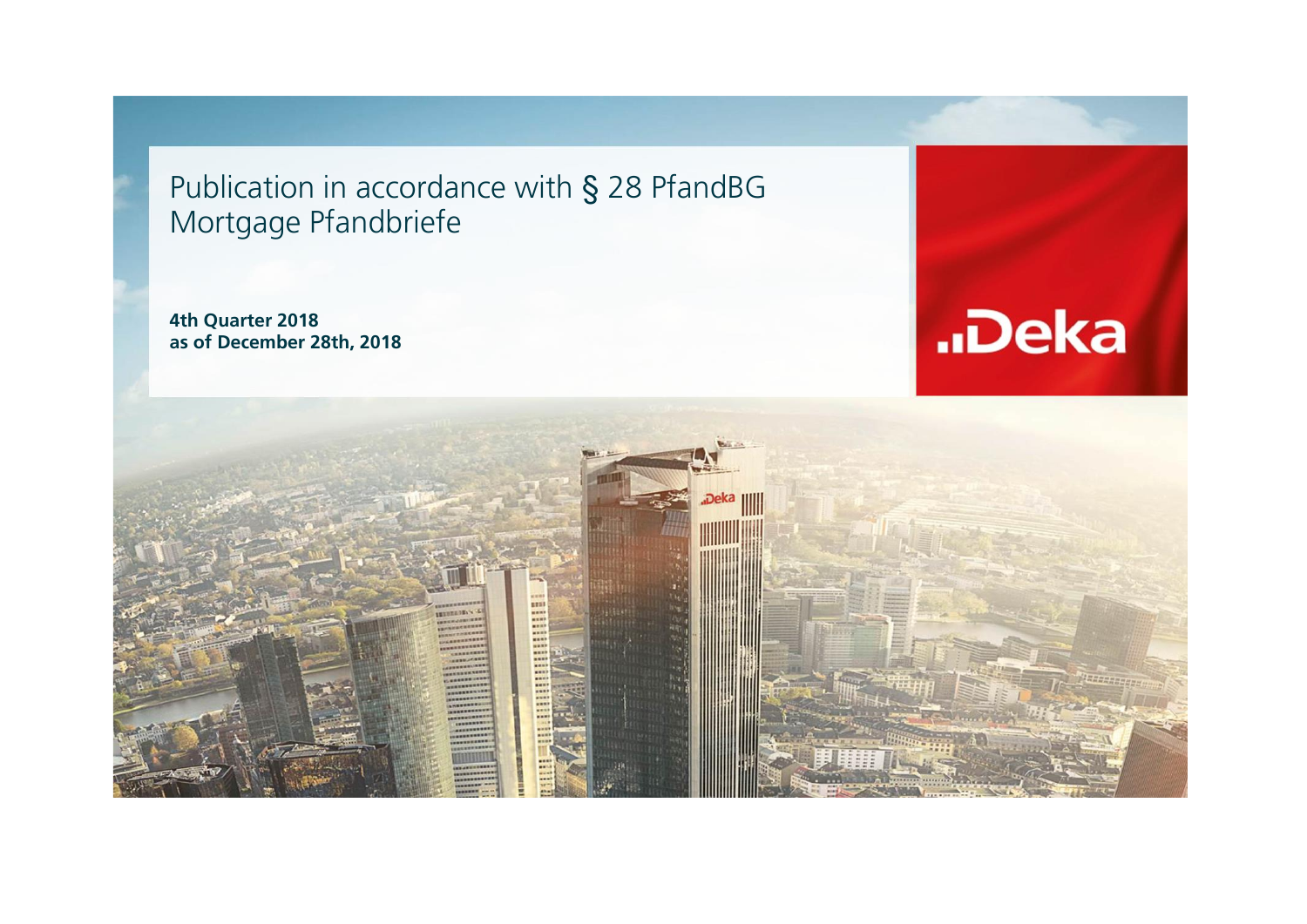## **Table of contents**

#### **Publication in accordance with § 28 PfandBG Page(s)**

- 
- II. vdp-Credit qualitiy differentiation model
- III. Derivatives contained in cover pool
- IV. Nominal value and net present value
- V. Maturity structure
- VI. Breakdown of cover pool by size
- VII. Fixed-interest rate assets
- VIII. Volume-weighted average maturity elapsed 7
- IX. Weighted average mortgage lending value
- X. Additional cover pool assets
- 
- XII. Breakdown of cover pool
- XIII. Debts in arrears  $> 90$  Days (in mill EUR)
- XIV. Total amounts of nonperforming assets, if at least 5% of each individual claim are non performing (in mill EUR)

| I. Nominal value                                                                                                   |                |
|--------------------------------------------------------------------------------------------------------------------|----------------|
| II. vdp-Credit qualitiy differentiation model                                                                      |                |
| III. Derivatives contained in cover pool                                                                           |                |
| IV. Nominal value and net present value                                                                            | $\overline{4}$ |
| V. Maturity structure                                                                                              |                |
| VI. Breakdown of cover pool by size                                                                                | 6              |
| VII. Fixed-interest rate assets                                                                                    |                |
| III. Volume-weighted average maturity elapsed                                                                      |                |
| IX. Weighted average mortgage lending value                                                                        |                |
| X. Additional cover pool assets                                                                                    | 8              |
| XI. Exceedances                                                                                                    | 9              |
| KII. Breakdown of cover pool                                                                                       | $10 - 12$      |
| III. Debts in arrears $> 90$ Days (in mill EUR)                                                                    | 13             |
| IV. Total amounts of nonperforming assets, if at least 5% of each individual claim are non performing(in mill EUR) | 13             |
|                                                                                                                    |                |

| $14 - 17$ |
|-----------|
| 18        |

#### **Additional voluntary information**

- I. Additional voluntary information about the cover pool
- II. Additional voluntary information about the outstanding Pfandbriefe



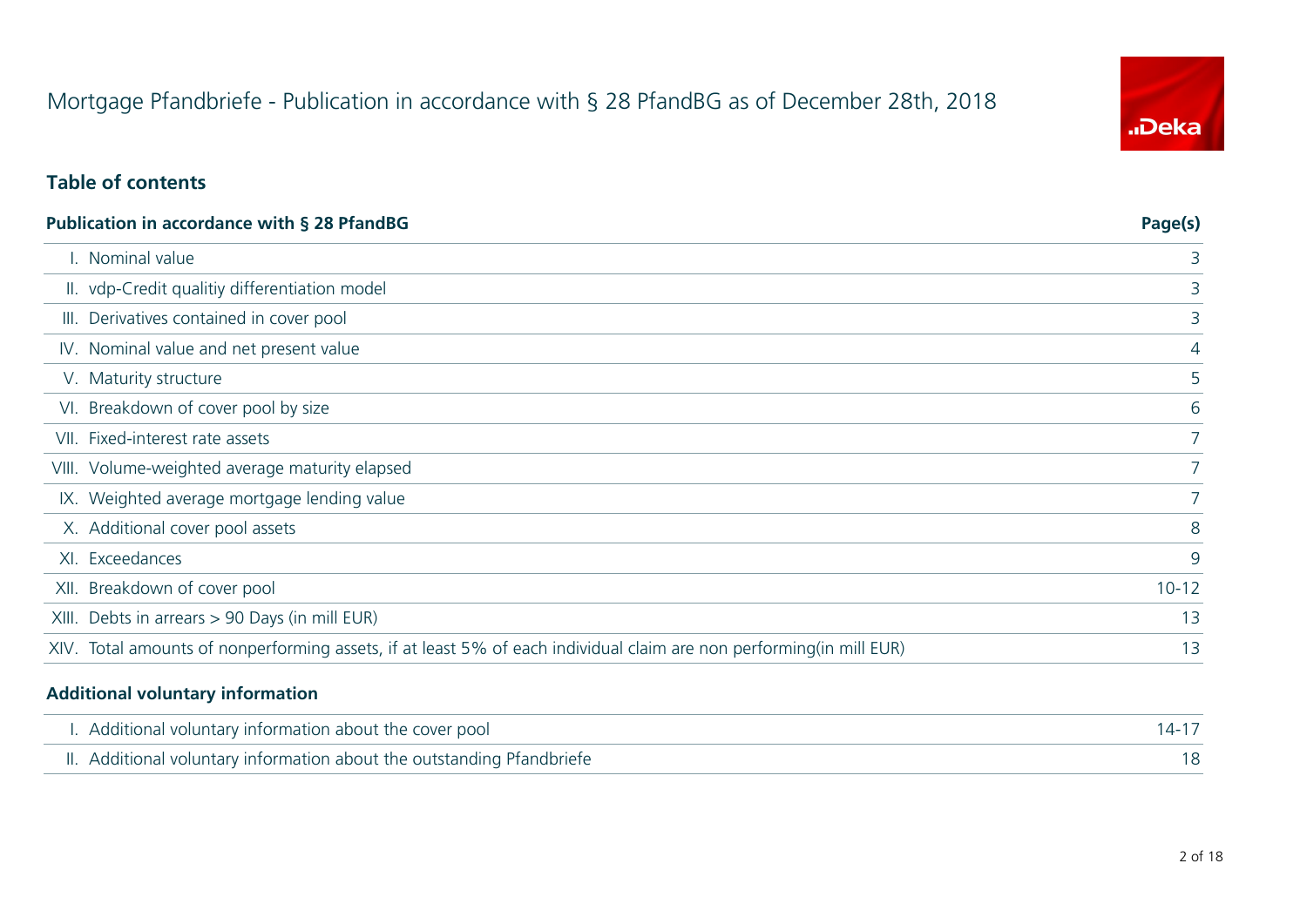## **I. Nominal value**

## **II. vdp-Credit qualitiy differentiation model**

| <b>Nominal value</b> |         |  |  |  |
|----------------------|---------|--|--|--|
| Q4/2018              | Q4/2017 |  |  |  |
| 79,5                 | 79,5    |  |  |  |
| 467,7                | 417,1   |  |  |  |
| 388,2                | 337,6   |  |  |  |
| 488,3 %              | 424,6 % |  |  |  |

## **III. Derivatives contained in cover pool**

#### **Total amounts in mill EUR**

Outstanding Pfandbriefe

Public sector cover pool

| <b>Nominal value</b> |         | <b>Net present value</b> |         |  |
|----------------------|---------|--------------------------|---------|--|
| Q4/2018              | Q4/2017 | Q4/2018                  | Q4/2017 |  |
| 388,2                | 337,6   | 414,7                    | 362,4   |  |
| 388,2                | 337,6   | 414,7                    | 362,4   |  |
| 488,3 %              | 424,6 % | 517,8 %                  | 452,2 % |  |

Overcollateralization

Overcollateralization in % of outstanding

| <b>Nominal value</b> |         |  |  |  |
|----------------------|---------|--|--|--|
| Q4/2018              | Q4/2017 |  |  |  |
| 0,0                  | 0,0     |  |  |  |





#### **Total amounts in mill EUR**

**Derivates** 

| Overcollateralization in consideration of the<br>"vdp-Credit quality differentiation model" |         | <b>Nominal value</b> |  |  |
|---------------------------------------------------------------------------------------------|---------|----------------------|--|--|
| in mill EUR                                                                                 | O4/2018 | O4/2017              |  |  |
| Overcollateralization                                                                       | 388.2   | 337,6                |  |  |

Overcollateralization according to the "vdp-Credit quality differentiation model"

Overcollateralization in % of outstanding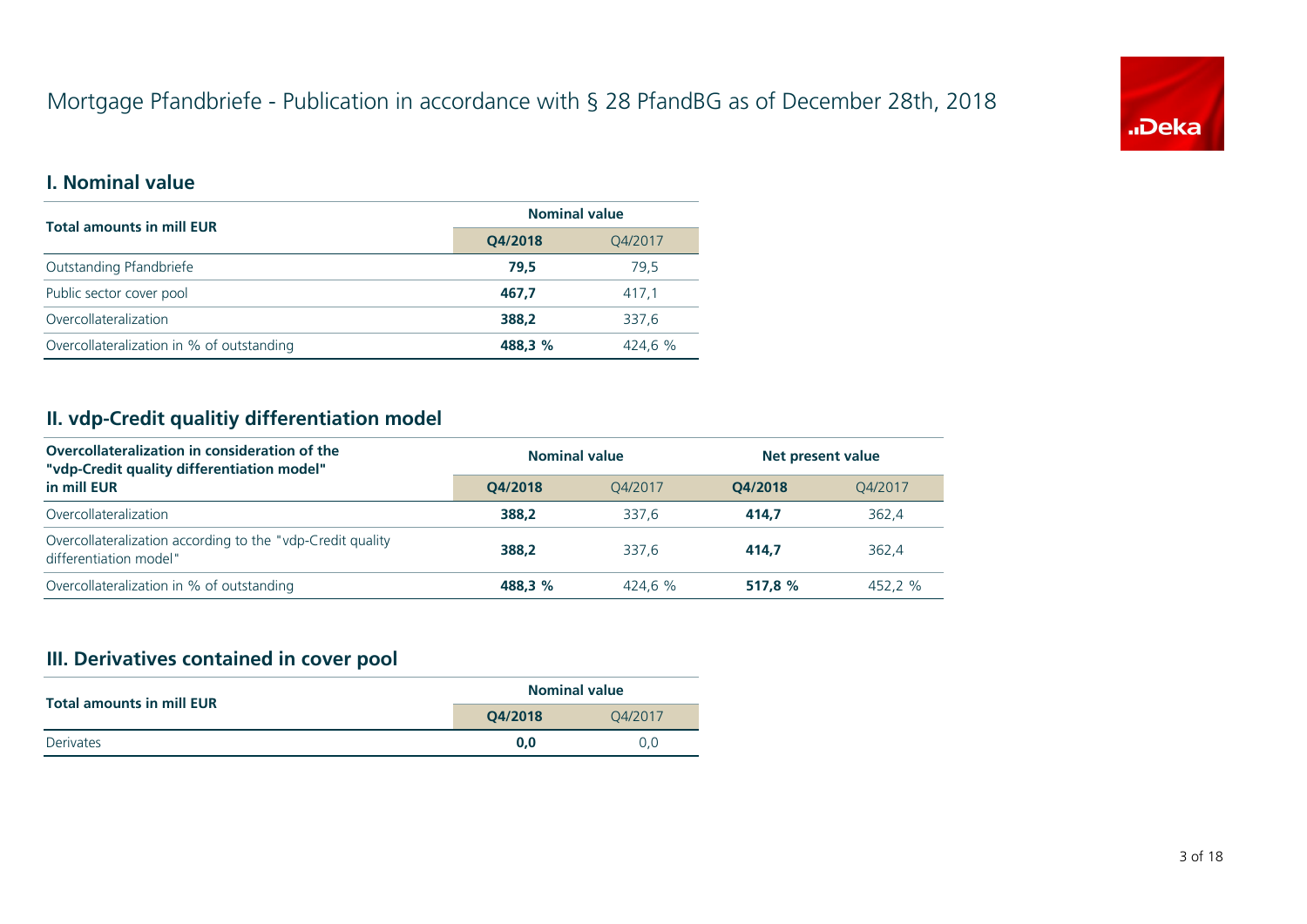## **IV. Nominal value and net present value**

|                                           |         | <b>Nominal value</b>       |         | Net present value          |         |                                                    |  |
|-------------------------------------------|---------|----------------------------|---------|----------------------------|---------|----------------------------------------------------|--|
| <b>Total amounts in mill EUR</b>          | Q4/2018 | Q4/2017                    | Q4/2018 | Q4/2017                    |         |                                                    |  |
| Outstanding Pfandbriefe                   | 79,5    | 79,5                       | 80,1    | 80,1                       |         |                                                    |  |
| Public sector cover pool                  | 467,7   | 417,1                      | 494,8   | 442,6                      |         |                                                    |  |
| Overcollateralization                     | 388,2   | 337,6                      | 414,7   | 362,4                      |         |                                                    |  |
| Overcollateralization in % of outstanding | 488,3 % | 424,6 %                    | 517,8%  | 452,2 %                    |         |                                                    |  |
| <b>Total amounts in mill EUR</b>          |         | Net present value + 250 BP |         | Net present value - 250 BP |         | <b>Net present value</b><br><b>Currency stress</b> |  |
|                                           | Q4/2018 | Q4/2017                    | Q4/2018 | Q4/2017                    | Q4/2018 | Q4/2017                                            |  |
| <b>Outstanding Pfandbriefe</b>            | 76,9    | 75,1                       | 83,5    | 85,7                       | 76,9    | 75,1                                               |  |
| Public sector cover pool                  | 453,4   | 409,3                      | 542,9   | 481,8                      | 453,4   | 409,3                                              |  |
| Overcollateralization                     | 376,5   | 334,2                      | 459,4   | 396,1                      | 376,5   | 334,2                                              |  |
| Overcollateralization in % of outstanding | 489,5 % | 444,8 %                    | 550,2 % | 462,3 %                    | 489,5 % | 444,8 %                                            |  |

| <b>Foreign Currencies</b> |         | Net present value for each foreign<br><b>currency (in mill)</b> | <b>Rates of exchange</b> |         | Net present value<br>in mill EUR |         |
|---------------------------|---------|-----------------------------------------------------------------|--------------------------|---------|----------------------------------|---------|
|                           | Q4/2018 | O4/2017                                                         | <b>Q4/2018</b>           | Q4/2017 | <b>Q4/2018</b>                   | Q4/2017 |
| <b>Total amounts</b>      | 0,0     | 0,0                                                             | 0,0                      | 0,0     | 0,0                              | 0,0     |





#### **Foreign Currencies**

Remark: Net present value on Static Method basis in accordance with § 5 and § 6 PfandBarwertV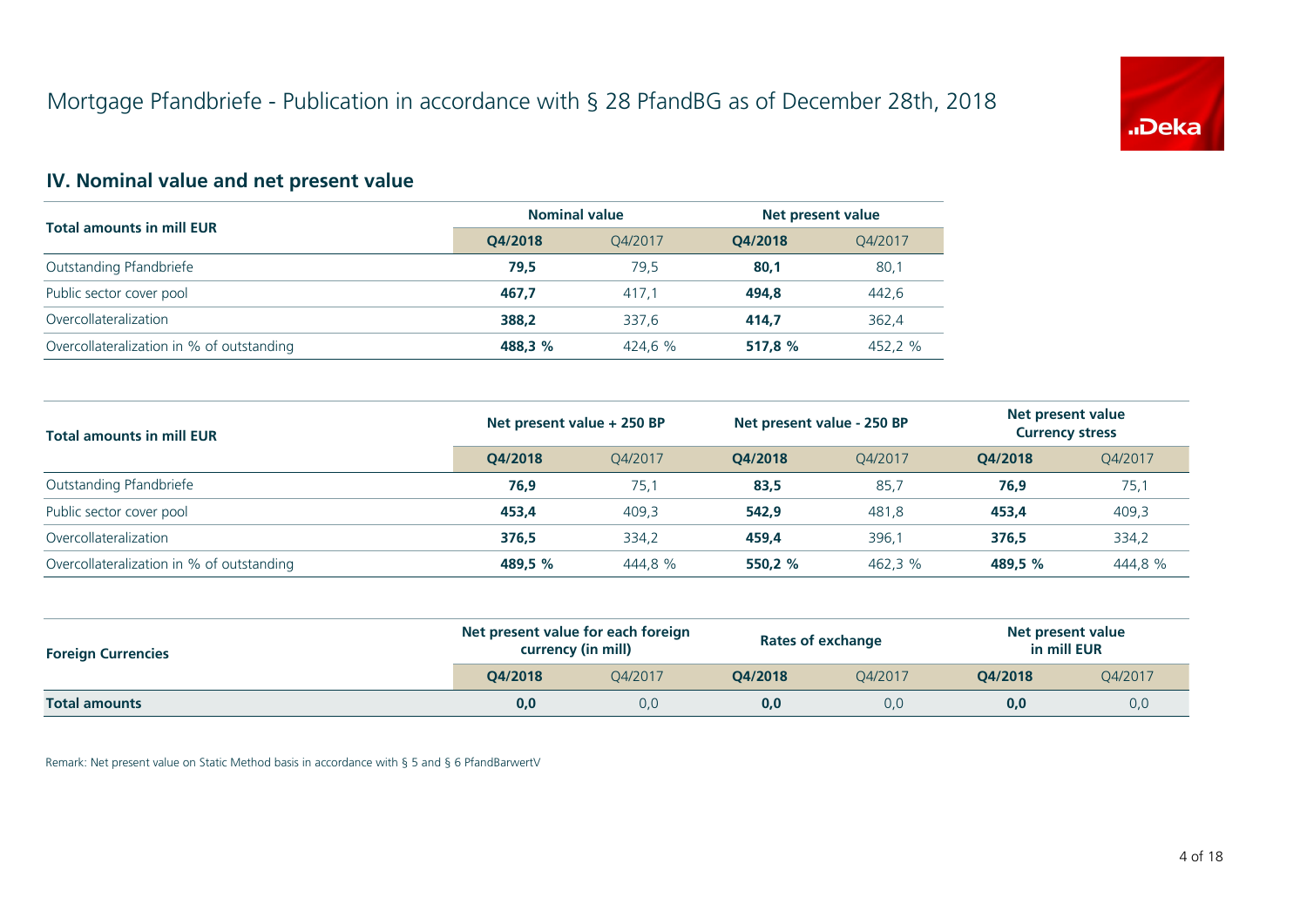### **V. Maturity structure**

| <b>Maturity ranges</b> |        |           |         | <b>Outstanding Pfandbriefe in mill EUR</b> | <b>Mortgage cover pool in mill EUR</b> |         |
|------------------------|--------|-----------|---------|--------------------------------------------|----------------------------------------|---------|
|                        |        |           | Q4/2018 | Q4/2017                                    | Q4/2018                                | Q4/2017 |
|                        | $\leq$ | 6 months  | 0,0     | 0,0                                        | 0,0                                    | 0,0     |
| 6 months               | $\leq$ | 12 months | 30,0    | 0,0                                        | 0,0                                    | 29,3    |
| 12 months              | $\leq$ | 18 months | 0,0     | 0,0                                        | 0,0                                    | 0,0     |
| 18 months              | $\leq$ | 2 years   | 29,5    | 30,0                                       | 67,1                                   | 0,0     |
| 2 years                | $\leq$ | 3 years   | 10,0    | 29,5                                       | 74,5                                   | 122,5   |
| 3 years                | $\leq$ | 4 years   | 10,0    | 10,0                                       | 110,9                                  | 74,5    |
| 4 years                | $\leq$ | 5 years   | 0,0     | 10,0                                       | 71,9                                   | 36,2    |
| 5 years                | $\leq$ | 10 years  | 0,0     | 0,0                                        | 143,3                                  | 154,5   |
|                        | >      | 10 years  | 0, 0    | 0,0                                        | 0,0                                    | 0,0     |
| <b>Total amounts</b>   |        |           | 79,5    | 79,5                                       | 467,7                                  | 417,1   |



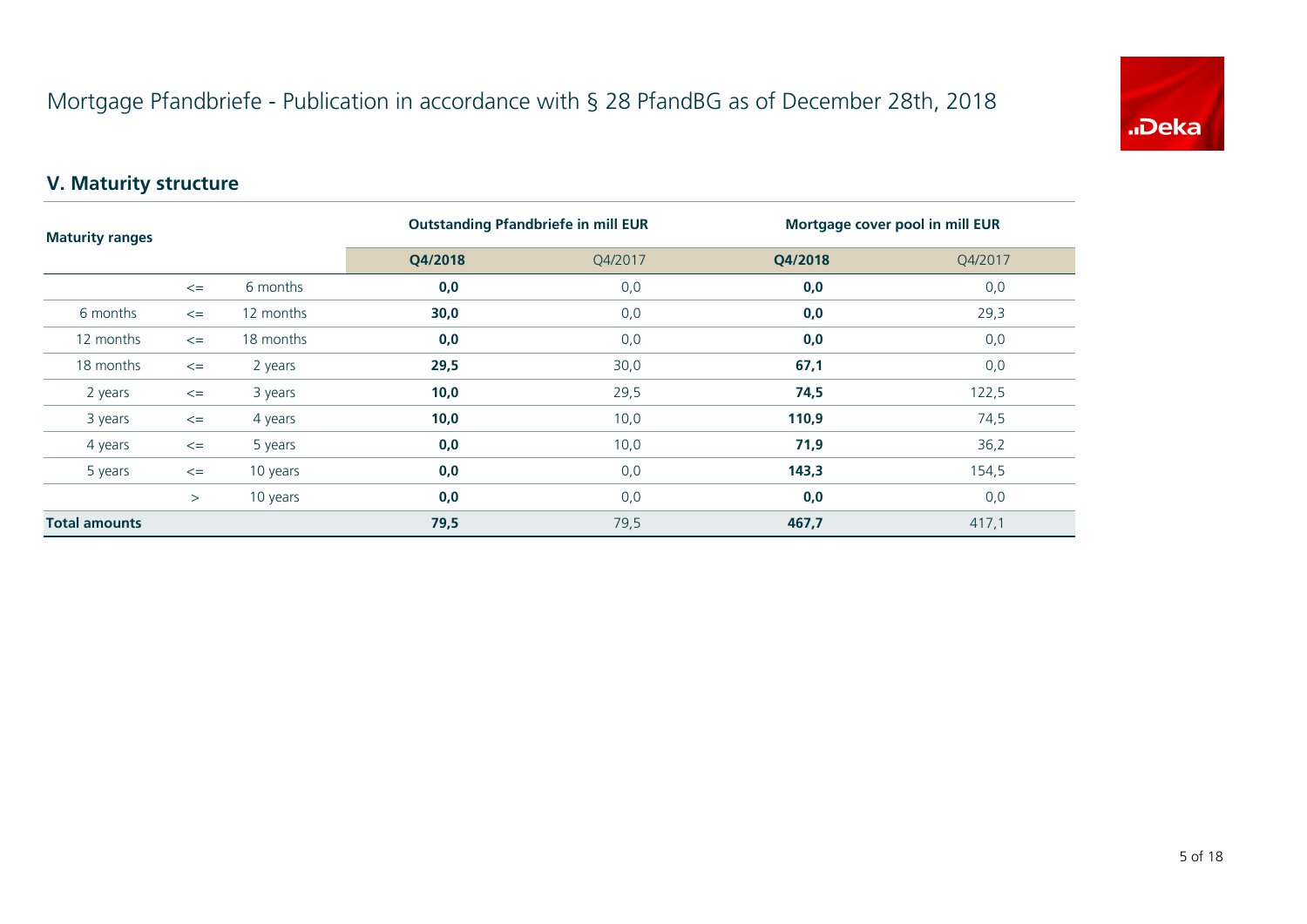## **VI. Breakdown of cover pool by size**

| Breakdown of cover pool by size (in mill EUR) |                                     |               |         |         |  |
|-----------------------------------------------|-------------------------------------|---------------|---------|---------|--|
|                                               |                                     |               | Q4/2018 | Q4/2017 |  |
| Regular cover                                 | $\leq$                              | 0,3 mill EUR  | 0,0     |         |  |
| Mortgage Loans                                |                                     |               |         | 0,0     |  |
| Regular cover                                 | $0,3$ mill EUR $\leq$               | 1,0 mill EUR  |         |         |  |
| Mortgage Loans                                |                                     |               | 0,8     | 0,8     |  |
| Regular cover                                 | 1,0 mill $EUR \leq 10,0$ mill $EUR$ |               |         |         |  |
| Mortgage Loans                                |                                     |               | 41,6    | 26,7    |  |
| Regular cover                                 | $\geq$                              | 10,0 mill EUR |         |         |  |
| Mortgage Loans                                |                                     |               | 415,3   | 319,6   |  |
| <b>Amounts</b>                                |                                     |               | 457,7   | 347,1   |  |
| Additional cover pool assets according to     |                                     |               |         |         |  |
| § 19 para. 1 no. 1, no. 2 and no. 3 PfandBG   |                                     |               | 10,0    | 70,0    |  |
| <b>Total amounts</b>                          |                                     |               | 467,7   | 417,1   |  |



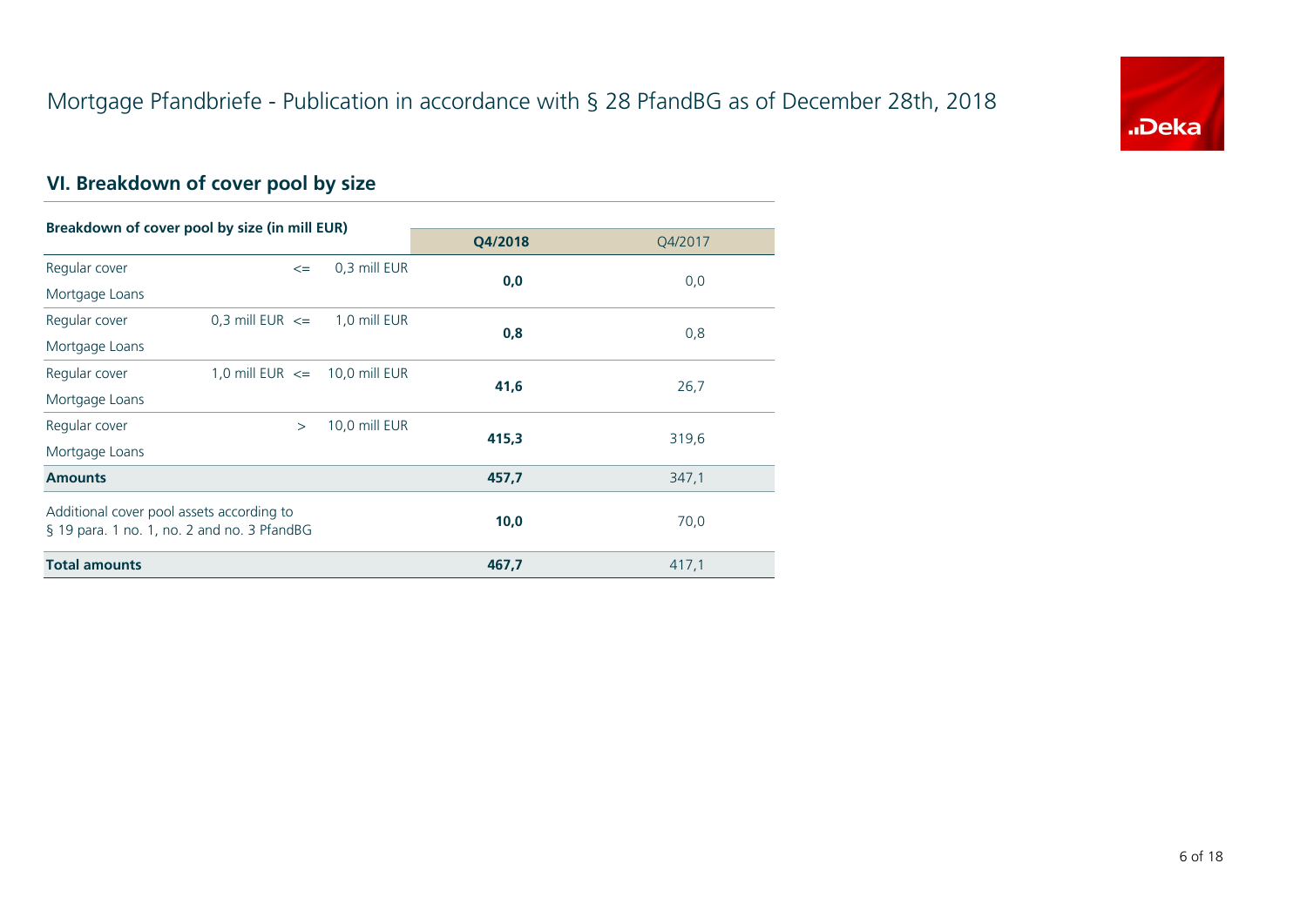#### **VII. Fixed-interest rate assets**

### **VIII. Volume-weighted average maturity elapsed**

**3,3** 2,4

#### **Percent**

### **IX. Weighted average mortgage lending value**

**58,0** 56,6





# tage of fixed **issets** Q4/2017 **Q4/2018** Q4/2017 **Q4/2018** Q4/2017

| <b>Total amounts of fixed-interest assets</b><br>(nominal and percentage values) |         | <b>Total amounts in mill EUR</b> |                | thereof: Nominal value of fixed<br>interest assets |         | thereof: Percentage of fixed<br>interest assets |  |
|----------------------------------------------------------------------------------|---------|----------------------------------|----------------|----------------------------------------------------|---------|-------------------------------------------------|--|
|                                                                                  | Q4/2018 | O4/2017                          | <b>Q4/2018</b> | O4/2017                                            | Q4/2018 | Q4/2017                                         |  |
| Outstanding Pfandbriefe                                                          | 79,5    | 79,5                             | 79,5           | 79,5                                               | 100,0%  | 100,0 %                                         |  |
| Public sector cover pool                                                         | 467,7   | 417,1                            | 384,7          | 304,0                                              | 82,2%   | 72,9 %                                          |  |

| Information on claims<br>according to § 12 PfandBG                         | <b>Average in p</b> |  |
|----------------------------------------------------------------------------|---------------------|--|
|                                                                            | Q4/2018             |  |
| According to § 28 para. 2 no.3 PfandBG:<br>Weighted mortgage lending value | 58,0                |  |

#### **years**

| Information on claims<br>according to § 12 PfandBG                                                                                                 | <b>Average in</b> |  |
|----------------------------------------------------------------------------------------------------------------------------------------------------|-------------------|--|
|                                                                                                                                                    | Q4/2018           |  |
| According to § 28 para. 1 no. 11 PfandBG:<br>Volume-weighted average of the maturity that<br>has elapsed since the loan was granted<br>(seasoning) | 3,3               |  |

**Q4/2018** Q4/2017

**Q4/2018** Q4/2017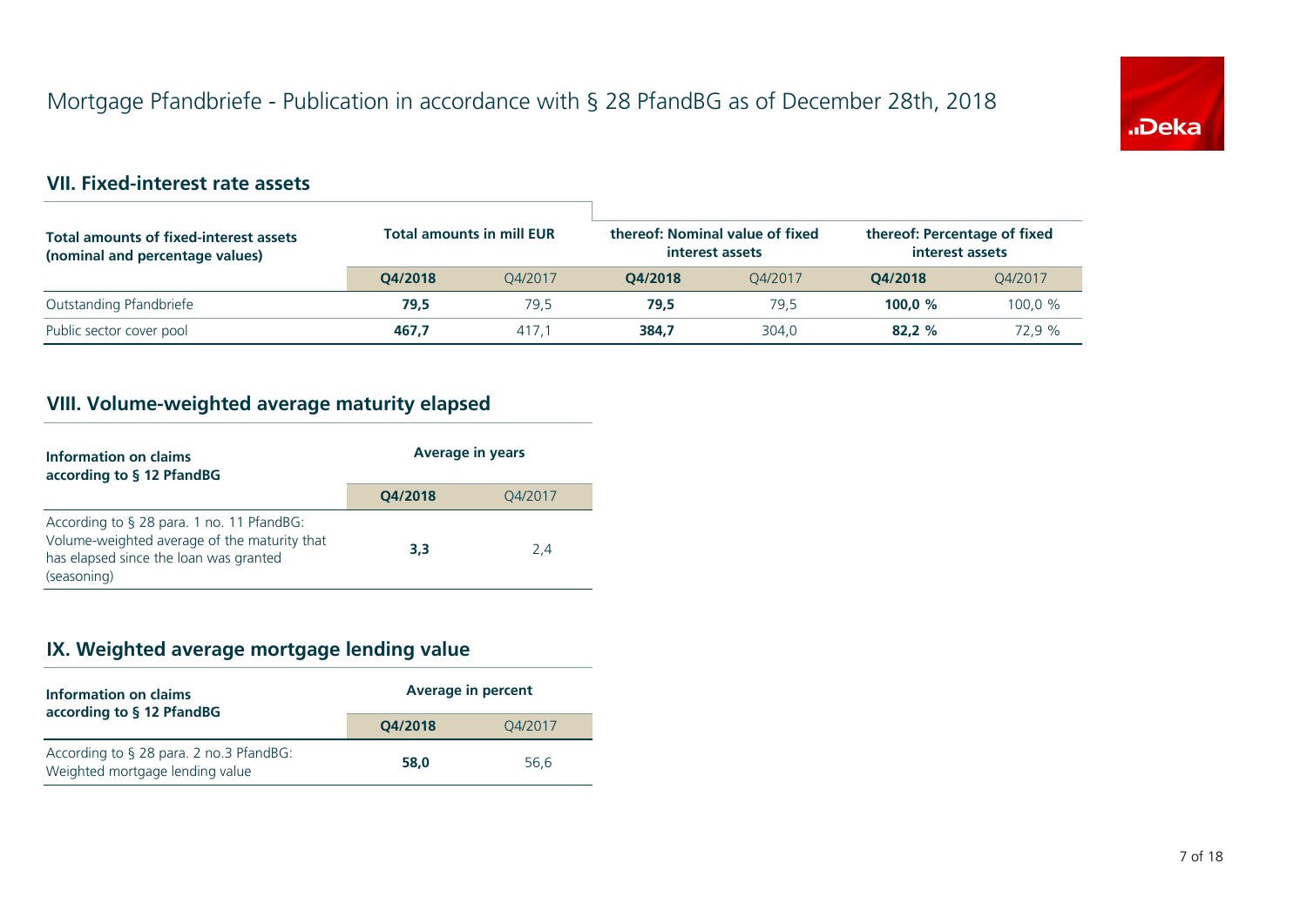#### **X. Additional cover pool assets**

(\*) Remark: The terms of country codes are based on the two-letter ISO-Codes defined in 'ISO 3166 alpha-2', published by the International Organization for Standardization (ISO).





# **Cover pool assets according to § 19 para. 1 no. 2 in conjunction with § 4 para. 1 sentence 2 no. 1 and 2 PfandBG Q4/2018** Q4/2017

| <b>Additional cover pool assets according to</b>                                                                                                    |         | <b>Total amounts in mill EUR</b> |         |                                                                                                 |                                                                                                     |               |
|-----------------------------------------------------------------------------------------------------------------------------------------------------|---------|----------------------------------|---------|-------------------------------------------------------------------------------------------------|-----------------------------------------------------------------------------------------------------|---------------|
| § 19 para. 1 no. 1, no. 2 and no. 3 PfandBG                                                                                                         | Q4/2018 | Q4/2017                          |         |                                                                                                 |                                                                                                     |               |
|                                                                                                                                                     | 10,0    | 70,0                             |         |                                                                                                 |                                                                                                     |               |
| Thereof additional cover pool assets<br>according to § 28 para. 1 no. 4                                                                             |         | <b>Total amounts in mill EUR</b> |         |                                                                                                 |                                                                                                     |               |
| in conjunction with § 19 para. 1 no. 1 PfandBG                                                                                                      | Q4/2018 | Q4/2017                          |         |                                                                                                 |                                                                                                     |               |
|                                                                                                                                                     | 0,0     | 0,0                              |         |                                                                                                 |                                                                                                     |               |
| <b>Thereof additional cover pool assets</b><br>according to § 28 para. 1 no. 5<br>in conjunction with § 19 para. 1 no. 2 PfandBG                    |         | <b>Total amounts in mill EUR</b> |         | thereof: Exposure in covered bonds<br>according to Article 129 Regulation<br>(EU) No 575/2013   |                                                                                                     |               |
| Code<br>based in<br>$(*)$                                                                                                                           | Q4/2018 | Q4/2017                          | Q4/2018 | Q4/2017                                                                                         |                                                                                                     |               |
| DE<br>Germany                                                                                                                                       | 0,0     | 0,0                              | 0,0     | 0,0                                                                                             |                                                                                                     |               |
| <b>Total amounts</b>                                                                                                                                | 0,0     | 0,0                              | 0,0     | 0,0                                                                                             |                                                                                                     |               |
| <b>Thereof additional cover pool assets</b><br>according to § 28 para. 1 no. 6<br>in conjunction with $\S$ 19 para. 1 no. 2 and 3<br><b>PfandBG</b> |         | <b>Total amounts in mill EUR</b> |         | thereof: Exposure in bonds<br>according to § 20 para. 1 PfandBG<br>(§ 19 para. 1 no. 3 PfandBG) | thereof: Cover pool assets acco<br>to § 19 para. 1 no. 2 in conjun<br>with § 4 para. 1 sentence 2 n | and 2 PfandBG |
| Code<br>based in<br>$(*)$                                                                                                                           | Q4/2018 | Q4/2017                          | Q4/2018 | Q4/2017                                                                                         | Q4/2018                                                                                             | Q4/2011       |
| DE<br>Germany                                                                                                                                       | 10,0    | 70,0                             | 0,0     | 0,0                                                                                             | 10,0                                                                                                | 70,0          |
| <b>Total amounts</b>                                                                                                                                | 10,0    | 70,0                             | 0,0     | 0,0                                                                                             | 10,0                                                                                                | 70,0          |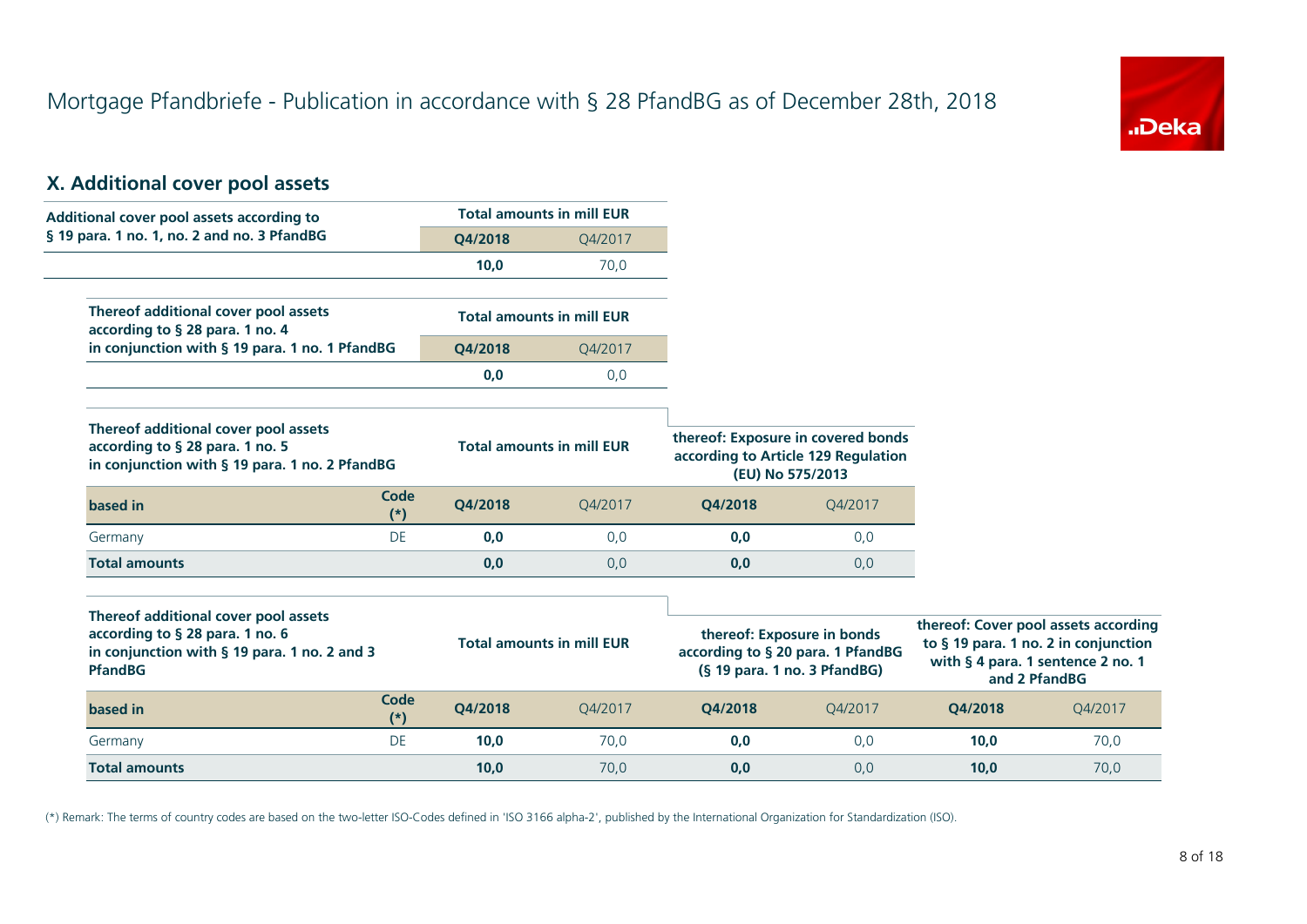### **XI. Exceedances**

| Information according to § 28 para. 1                                                                                | <b>Total amounts in mill EUR</b> |         |  |
|----------------------------------------------------------------------------------------------------------------------|----------------------------------|---------|--|
| no. 7 and no. 8 PfandBG                                                                                              | Q4/2018                          | Q4/2017 |  |
| Cover pool assets that exceed the limits of<br>§ 13 para. 1 PfandBG<br>$(S28 para. 1 no. 7 PfandBG)$                 | 0,0                              | 0,0     |  |
| Cover pool assets that exceed the limits of<br>§ 19 para. 1 no. 2 PfandBG<br>$(S28 para. 1 no. 8 and no. 5 PfandBG)$ | 0,0                              | 0,0     |  |
| Cover pool assets that exceed the limits of<br>§ 19 para. 1 no. 3 PfandBG<br>$(S28 para. 1 no. 8 and no. 6 PfandBG)$ | 0,0                              | 0,0     |  |



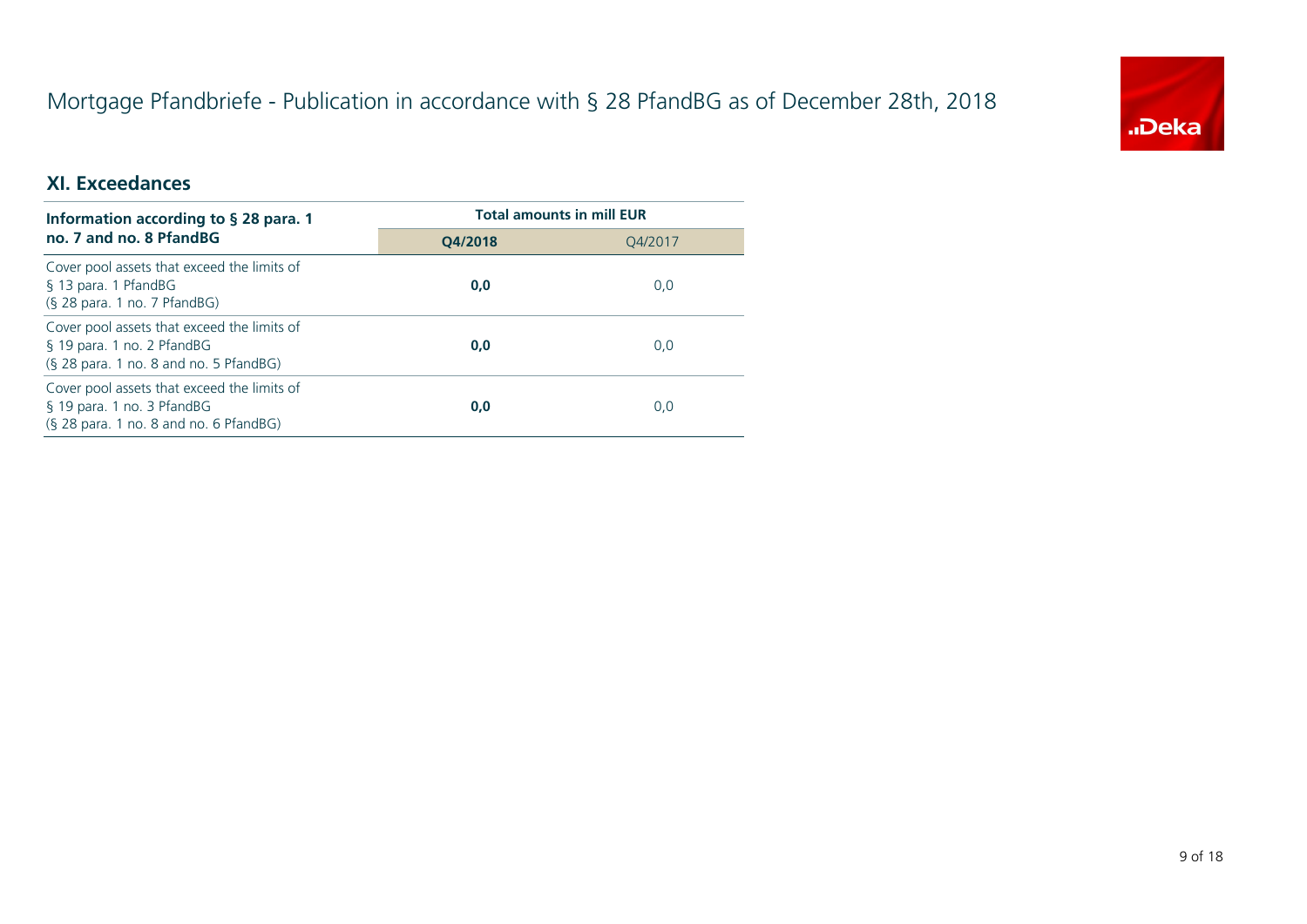## **XII. Breakdown of cover pool**

|                                                                                                      |                     | <b>Commercial</b> |         | <b>Residential</b>  |
|------------------------------------------------------------------------------------------------------|---------------------|-------------------|---------|---------------------|
| <b>Total amounts</b>                                                                                 | amounts in mill EUR |                   |         | amounts in mill EUR |
|                                                                                                      | Q4/2018             | Q4/2017           | Q4/2018 | Q4/2017             |
| Condominiums                                                                                         | 0, 0                | 0,0               | 0,0     | 0,0                 |
| Single-/Two-family-houses                                                                            | 0,0                 | 0,0               | 0,0     | 0,0                 |
| Multi-family dwellings                                                                               | 0,0                 | 0,0               | 0,0     | 0,0                 |
| Office buildings                                                                                     | 303,0               | 221,5             | 0,0     | 0,0                 |
| Retail buildings                                                                                     | 43,8                | 29,3              | 0,0     | 0,0                 |
| Industrial buildings                                                                                 | 0,0                 | 0,0               | 0,0     | 0,0                 |
| Other commercial buildings                                                                           | 110,9               | 96,3              | 0,0     | 0,0                 |
| Buildings under construction not yet producing yield                                                 | 0,0                 | 0,0               | 0,0     | 0,0                 |
| <b>Building land</b>                                                                                 | 0,0                 | 0,0               | 0,0     | 0,0                 |
| <b>Amounts</b>                                                                                       | 457,7               | 347,1             | 0,0     | 0,0                 |
| Additional cover pool assets (statutory overcollateralization /<br>safeguarding liquidity inclusive) | 10,0                | 70,0              | 0,0     | 0,0                 |
| <b>Total amounts</b>                                                                                 | 467,7               | 417,1             | 0,0     | 0,0                 |



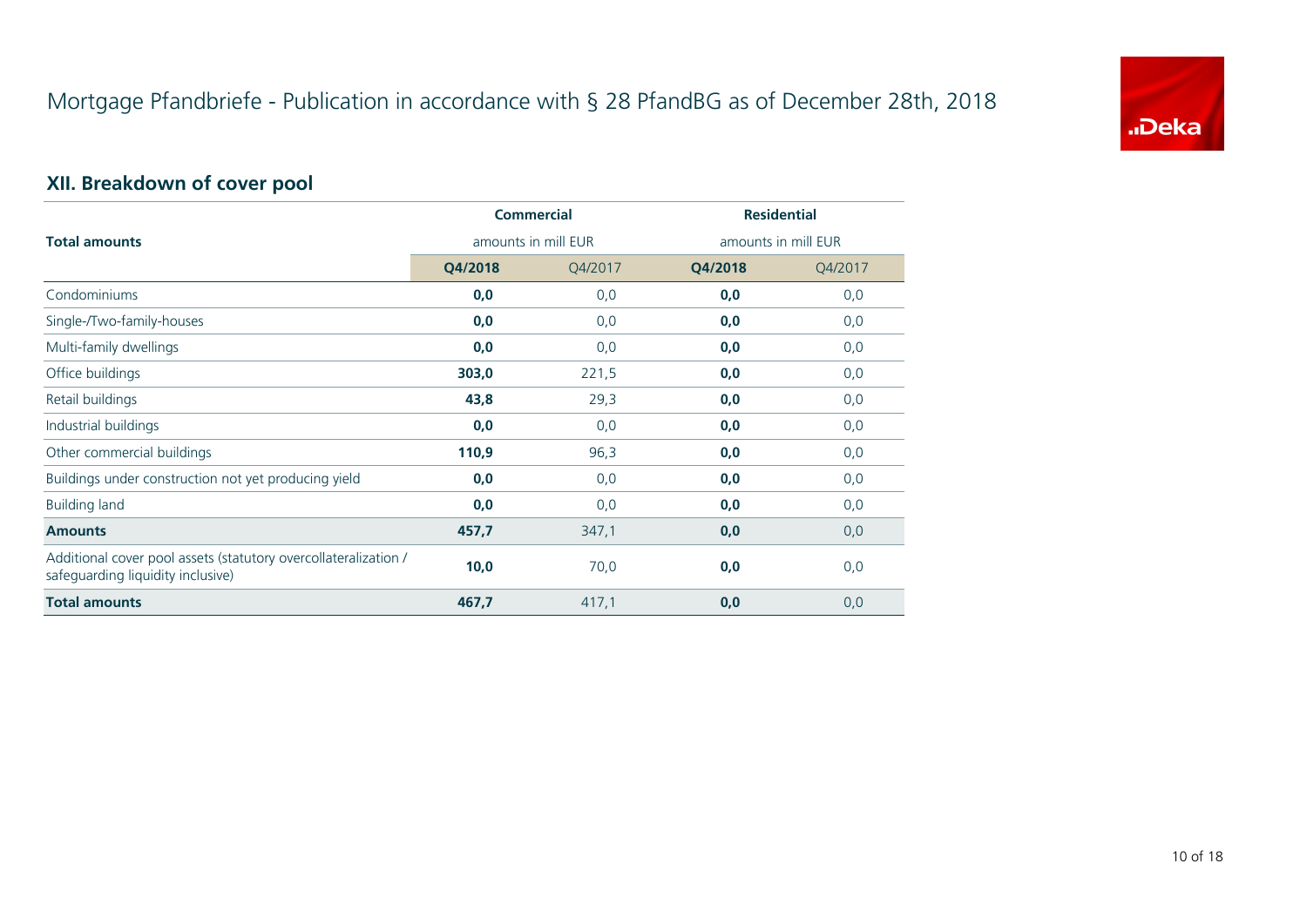## **XII. Breakdown of cover pool**

|                                                                                                      | <b>Commercial</b><br>amounts in mill EUR |         | <b>Residential</b> |                     |
|------------------------------------------------------------------------------------------------------|------------------------------------------|---------|--------------------|---------------------|
| <b>Germany</b>                                                                                       |                                          |         |                    | amounts in mill EUR |
|                                                                                                      | Q4/2018                                  | Q4/2017 | Q4/2018            | Q4/2017             |
| Condominiums                                                                                         | 0,0                                      | 0,0     | 0, 0               | 0,0                 |
| Single-/Two-family-houses                                                                            | 0,0                                      | 0,0     | 0,0                | 0,0                 |
| Multi-family dwellings                                                                               | 0,0                                      | 0,0     | 0,0                | 0,0                 |
| Office buildings                                                                                     | 106,1                                    | 106,1   | 0,0                | 0,0                 |
| Retail buildings                                                                                     | 0,0                                      | 29,3    | 0,0                | 0,0                 |
| Industrial buildings                                                                                 | 0,0                                      | 0,0     | 0, 0               | 0,0                 |
| Other commercial buildings                                                                           | 110,9                                    | 96,3    | 0,0                | 0,0                 |
| Buildings under construction not yet producing yield                                                 | 0,0                                      | 0,0     | 0,0                | 0,0                 |
| <b>Building land</b>                                                                                 | 0,0                                      | 0,0     | 0,0                | 0,0                 |
| <b>Amounts</b>                                                                                       | 217,0                                    | 231,7   | 0,0                | 0,0                 |
| Additional cover pool assets (statutory overcollateralization /<br>safeguarding liquidity inclusive) | 10,0                                     | 70,0    | 0,0                | 0,0                 |
| <b>Total amounts</b>                                                                                 | 227,0                                    | 301,7   | 0,0                | 0,0                 |



11 of 18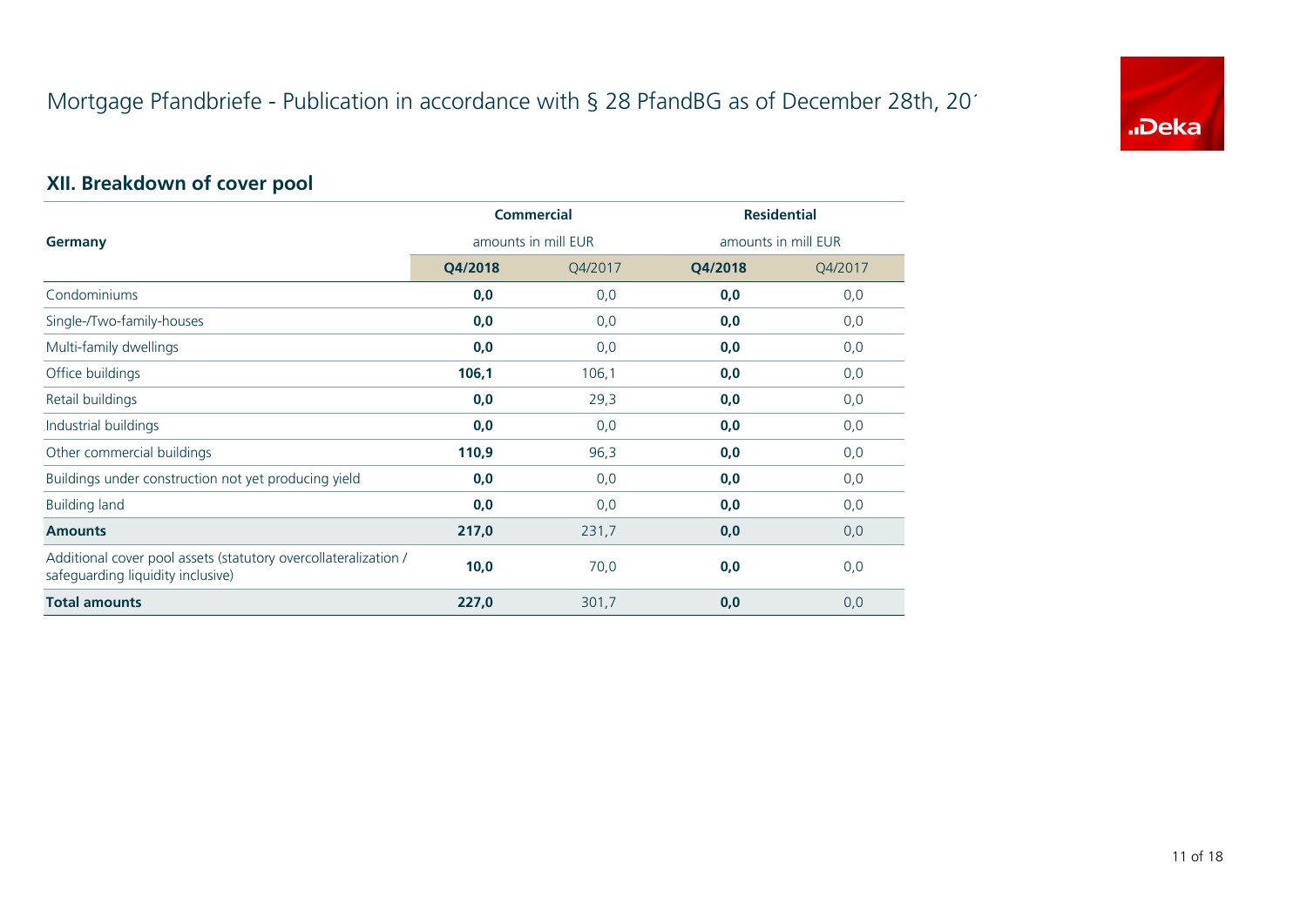## **XII. Breakdown of cover pool**

|                                                                                                      | <b>Commercial</b><br>amounts in mill EUR |         | <b>Residential</b> |                     |
|------------------------------------------------------------------------------------------------------|------------------------------------------|---------|--------------------|---------------------|
| <b>France</b>                                                                                        |                                          |         |                    | amounts in mill EUR |
|                                                                                                      | Q4/2018                                  | Q4/2017 | Q4/2018            | Q4/2017             |
| Condominiums                                                                                         | 0,0                                      | 0,0     | 0,0                | 0,0                 |
| Single-/Two-family-houses                                                                            | 0, 0                                     | 0,0     | 0,0                | 0,0                 |
| Multi-family dwellings                                                                               | 0,0                                      | 0,0     | 0,0                | 0,0                 |
| Office buildings                                                                                     | 196,9                                    | 115,3   | 0,0                | 0,0                 |
| Retail buildings                                                                                     | 43,8                                     | 0,0     | 0,0                | 0,0                 |
| Industrial buildings                                                                                 | 0,0                                      | 0,0     | 0, 0               | 0,0                 |
| Other commercial buildings                                                                           | 0,0                                      | 0,0     | 0,0                | 0,0                 |
| Buildings under construction not yet producing yield                                                 | 0,0                                      | 0,0     | 0,0                | 0,0                 |
| <b>Building land</b>                                                                                 | 0,0                                      | 0,0     | 0,0                | 0,0                 |
| <b>Amounts</b>                                                                                       | 240,7                                    | 115,3   | 0,0                | 0,0                 |
| Additional cover pool assets (statutory overcollateralization /<br>safeguarding liquidity inclusive) | 0,0                                      | 0,0     | 0,0                | 0,0                 |
| <b>Total amounts</b>                                                                                 | 240,7                                    | 115,3   | 0,0                | 0,0                 |

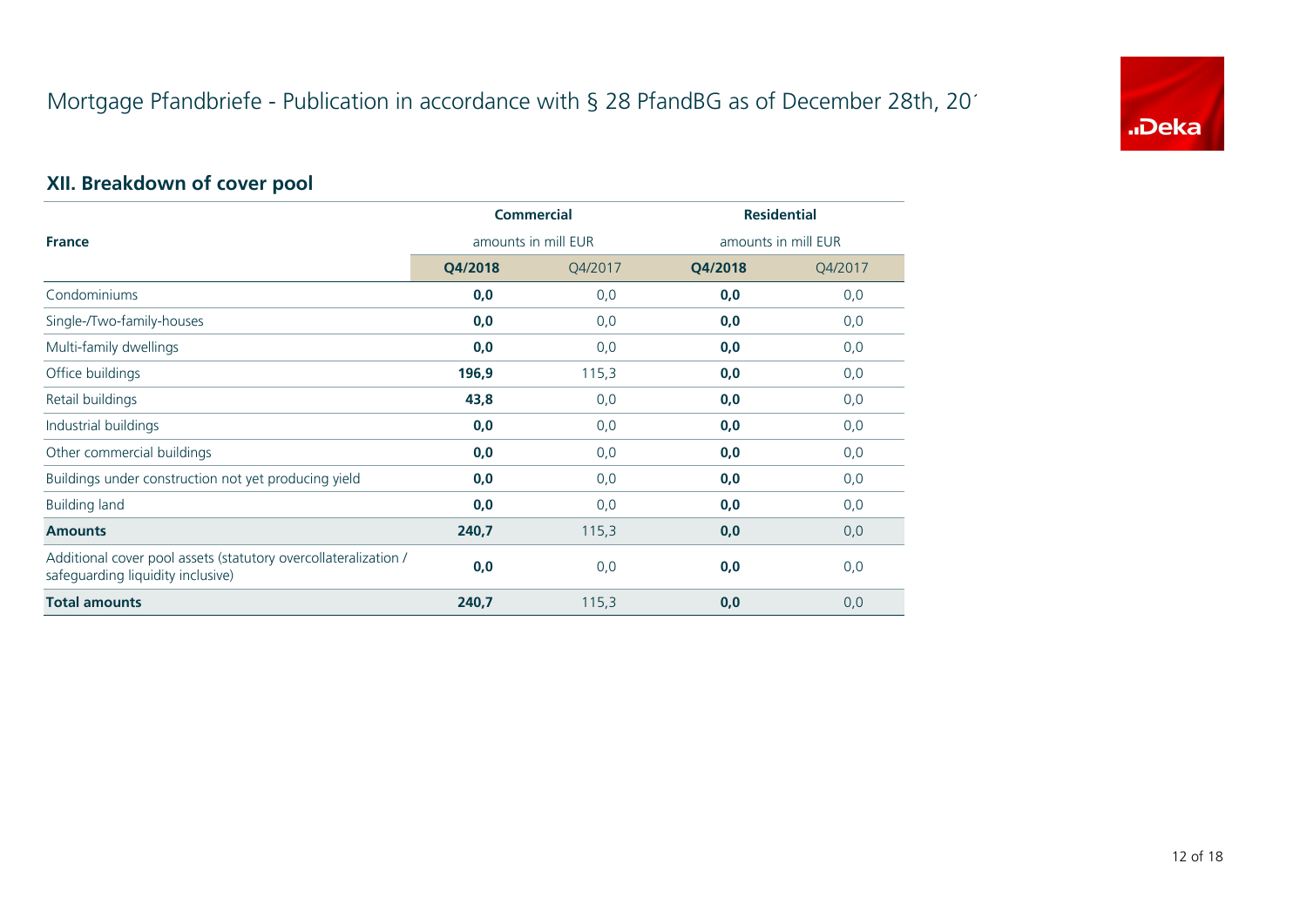### **XIII. Debts in arrears > 90 Days (in mill EUR)**

(\*) Remark: The terms of country codes are based on the two-letter ISO-Codes defined in 'ISO 3166 alpha-2', published by the International Organization for Standardization (ISO).







| <b>Geographical distribution</b> |               | <b>Total amounts in mill EUR</b> |         |
|----------------------------------|---------------|----------------------------------|---------|
| <b>Country</b>                   | Code<br>$(*)$ | Q4/2018                          | Q4/2017 |
| Germany                          | DE            | 0,0                              | 0,0     |
| France                           | <b>FR</b>     | 0,0                              | 0,0     |
| <b>Total amounts</b>             |               | 0,0                              | 0,0     |

| <b>Geographical distribution</b> | <b>Total amounts in mill EUR</b> |         |         |
|----------------------------------|----------------------------------|---------|---------|
| <b>Country</b>                   | Code<br>$(*)$                    | Q4/2018 | Q4/2017 |
| Germany                          | <b>DE</b>                        | 0,0     | 0,0     |
| France                           | <b>FR</b>                        | 0,0     | 0,0     |
| <b>Total amounts</b>             |                                  | 0,0     | 0,0     |

## **XIV. Total amounts of nonperforming assets, if at least 5% of each individual claim are non performing (in mill EUR)**

13 of 18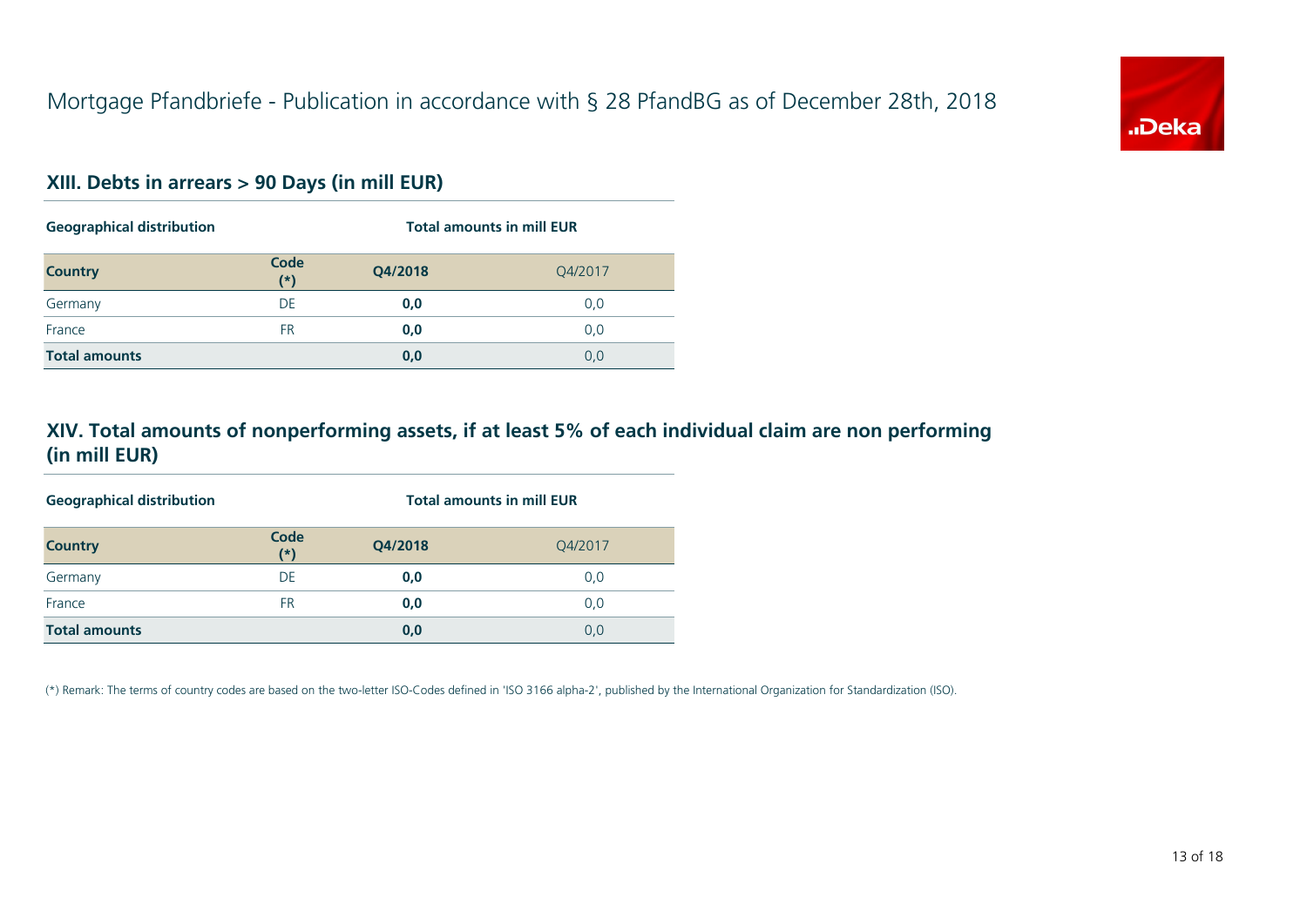## **I. Additional voluntary information about the cover pool**

WAL of cover pool (Total)

Part of ECB elligble securities

|             | Q4/2018 |
|-------------|---------|
| in years    | 4,2     |
| in mill EUR | 10,0    |
| in $\%$     | 2,0     |

Overcollateralisation by law (npv)

| <b>Currency Exposure (nominal)</b> | in mill EUR | Q4/2018 |
|------------------------------------|-------------|---------|
| <b>EUR</b>                         |             | 467,7   |

#### **Currency Exposure (nominal)**

Moody's

S&P

#### **Current Rating of Pfandbrief (according to Rating Agency)**

| Q4/2018          |
|------------------|
| <b>Not rated</b> |
| <b>Not rated</b> |

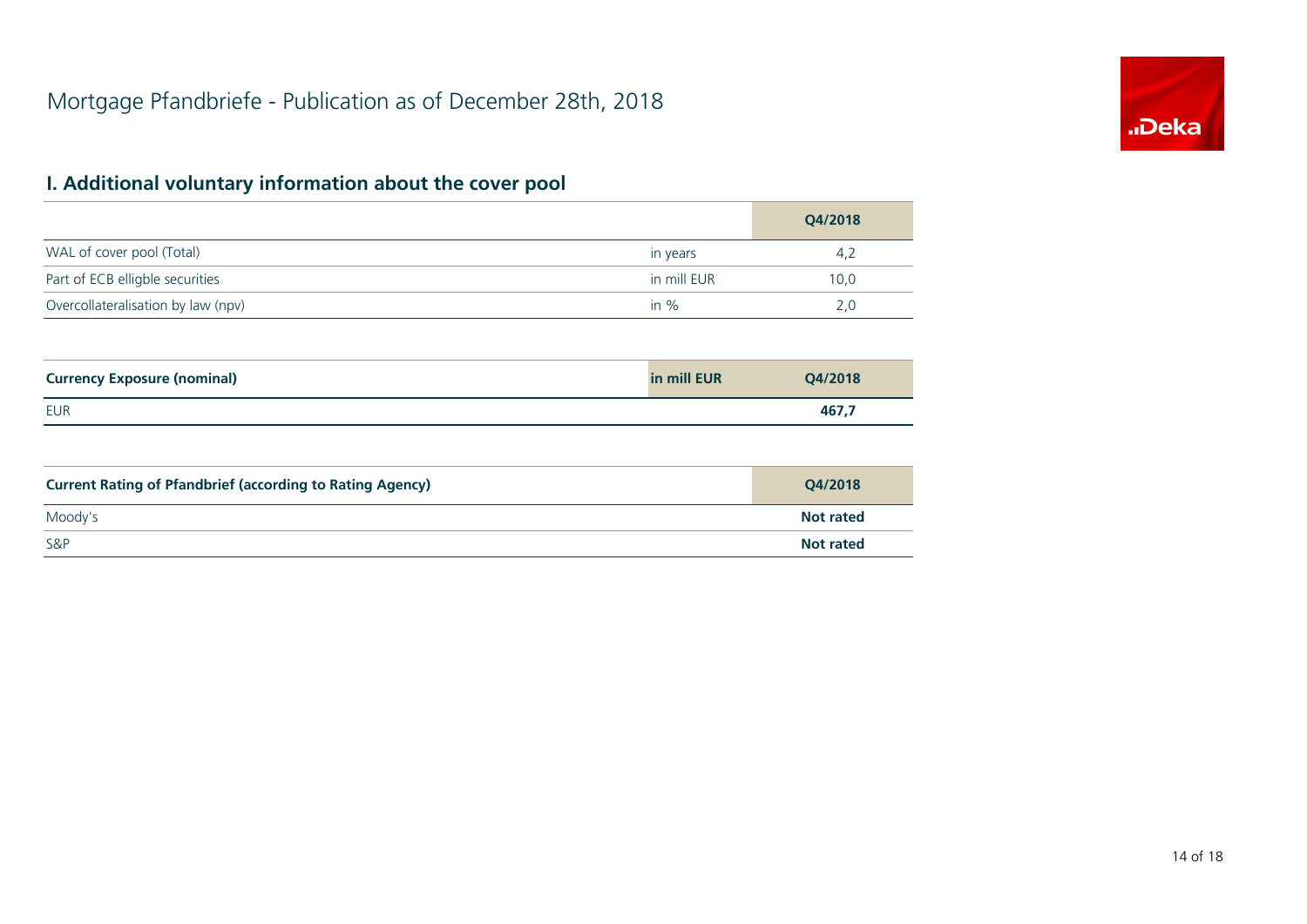### **I. Additional voluntary information about the cover pool**

#### **Derivates**

**Breakdown of claims agianst centralbanks and banks according to section 25 para. 1 no. 5 by Credit Quality Step**

| in mill EUR | Q4/2018 |
|-------------|---------|
|             | 0,0     |
|             | 0,0     |

|              | Q4/2018          |
|--------------|------------------|
| Yes / No     | <b>No</b>        |
| in mill EUR  | $\left( \right)$ |
| (I, E, B, N) | N                |



Credit Quality Step 1

Credit Quality Step 2

Are derivatives included in the cover pool?

Dervatives in the cover pool (npv)

Type of swaps (I=intra-group, E=external, B=both, N=none)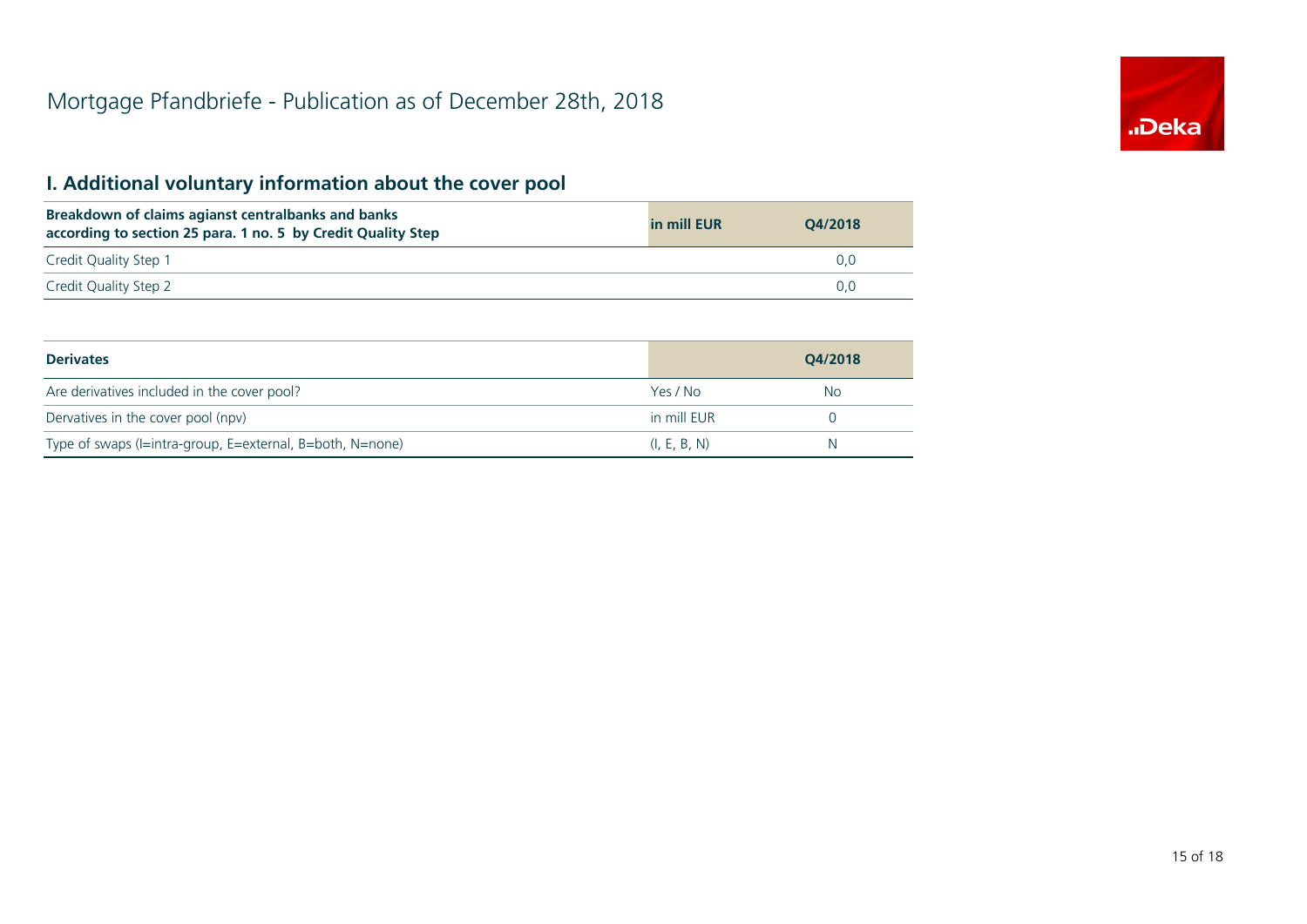## **I. Additional voluntary information about the cover pool**

(\*) Remark: Only regular cover pool assets are included.

|             | <b>Residential</b> | <b>Commercial</b> |
|-------------|--------------------|-------------------|
|             | Q4/2018            | Q4/2018           |
|             | $\bf{0}$           | 14                |
|             | $\bf{0}$           | 23                |
| in mill EUR | 0,0                | 332,9             |
|             | $\bf{0}$           | 23                |
| in mill EUR | 0, 0               | 0,0               |
| in mill EUR | 0,0                | 0,0               |

(\*\*) Remark: Not applicable according to current legal situation.

#### **Loans (\*)**

Number of loans

Number of borrowers

Total amount of loans granted to the 10 biggest borrowers

Number of properties

Part of owner occupied homes of cover assets

Part of multi-family homes of cover assets

#### **Loans (\*)**

% of insured mortgages in the cover pool of total cover asstes

|             | Q4/2018             |
|-------------|---------------------|
| in %        | 100,0%              |
| Yes / No    | Yes                 |
| Yes / No    | Not applicable (**) |
| in $\%$     | Not applicable (**) |
| Yes / No    | Not applicable (**) |
| Yes / No    | Not applicable (**) |
| in $\%$     | Not applicable (**) |
| Yes / No    | Not applicable (**) |
| in mill EUR | 317,5               |



Part of interest only loans of total cover assets

Are self certified loans included in the cover pool?

Are limited certified loans included in the cover pool?

% of non first lien mortgages in the cover pool of total cover assets

Are ABS included in the cover pool?

Are Insurances part of the cover pool?

Are guaranteed loans included in the cover pool?

% of guaranteed loans of total cover asstes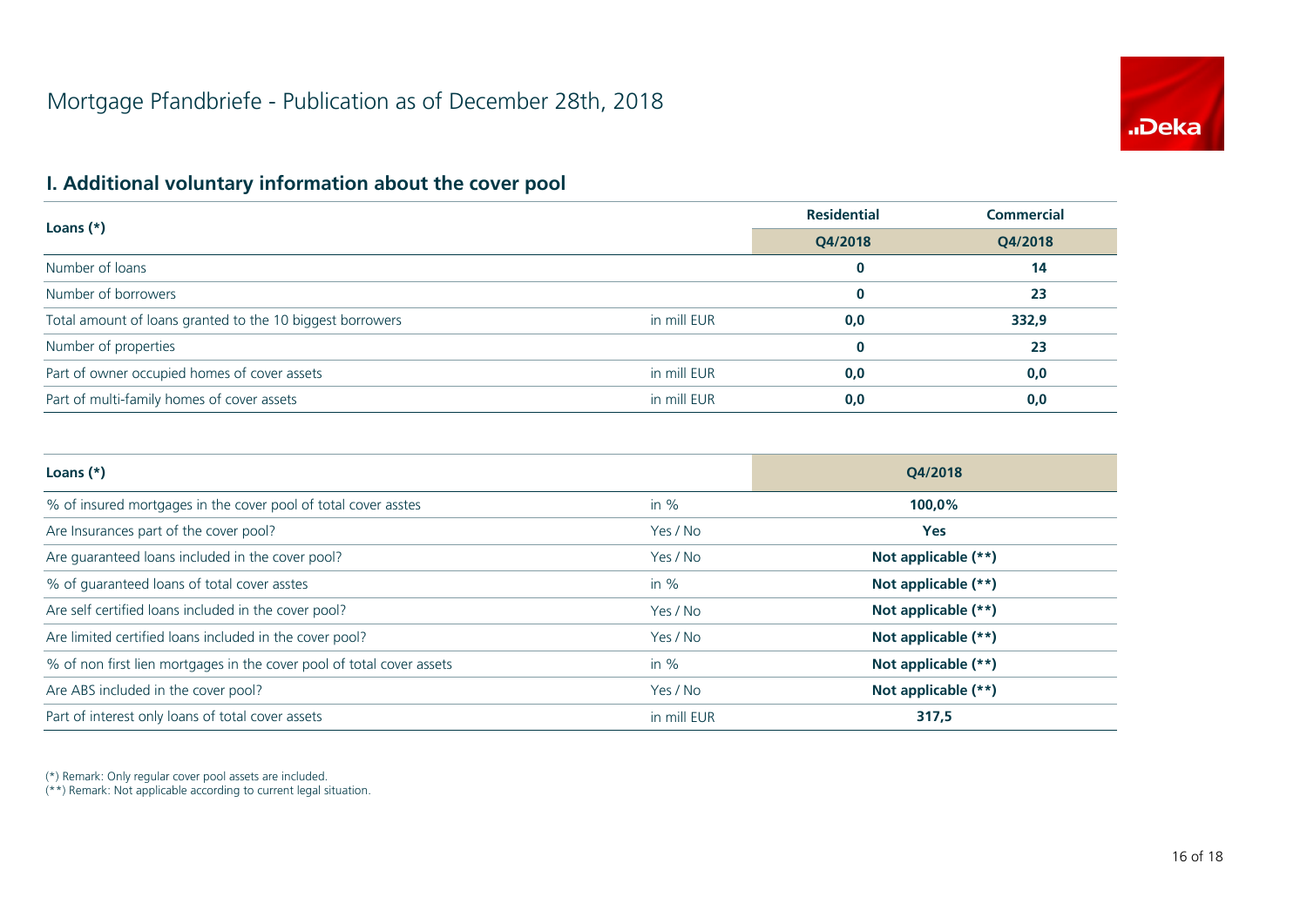## **I. Additional voluntary information about the cover pool**

| Q4/2018 |
|---------|
| 0,0     |
| 36,2    |
| 70,4    |
| 351,1   |
| 0,0     |
| 0,0     |
|         |



| Loan to Value (LTV) in buckets |        |     | in mill EUR | Q4/2018 |
|--------------------------------|--------|-----|-------------|---------|
| $> 0\%$                        | $\leq$ | 20% |             | 0,0     |
| $> 20\%$                       | $\leq$ | 30% |             | 0,0     |
| $> 30\%$                       | $\leq$ | 40% |             | 0,0     |
| $> 40\%$                       | $\leq$ | 50% |             | 22,2    |
| $> 50\%$                       | $\leq$ | 60% |             | 435,5   |

#### **Loan seasoning in buckets residential + commercial**